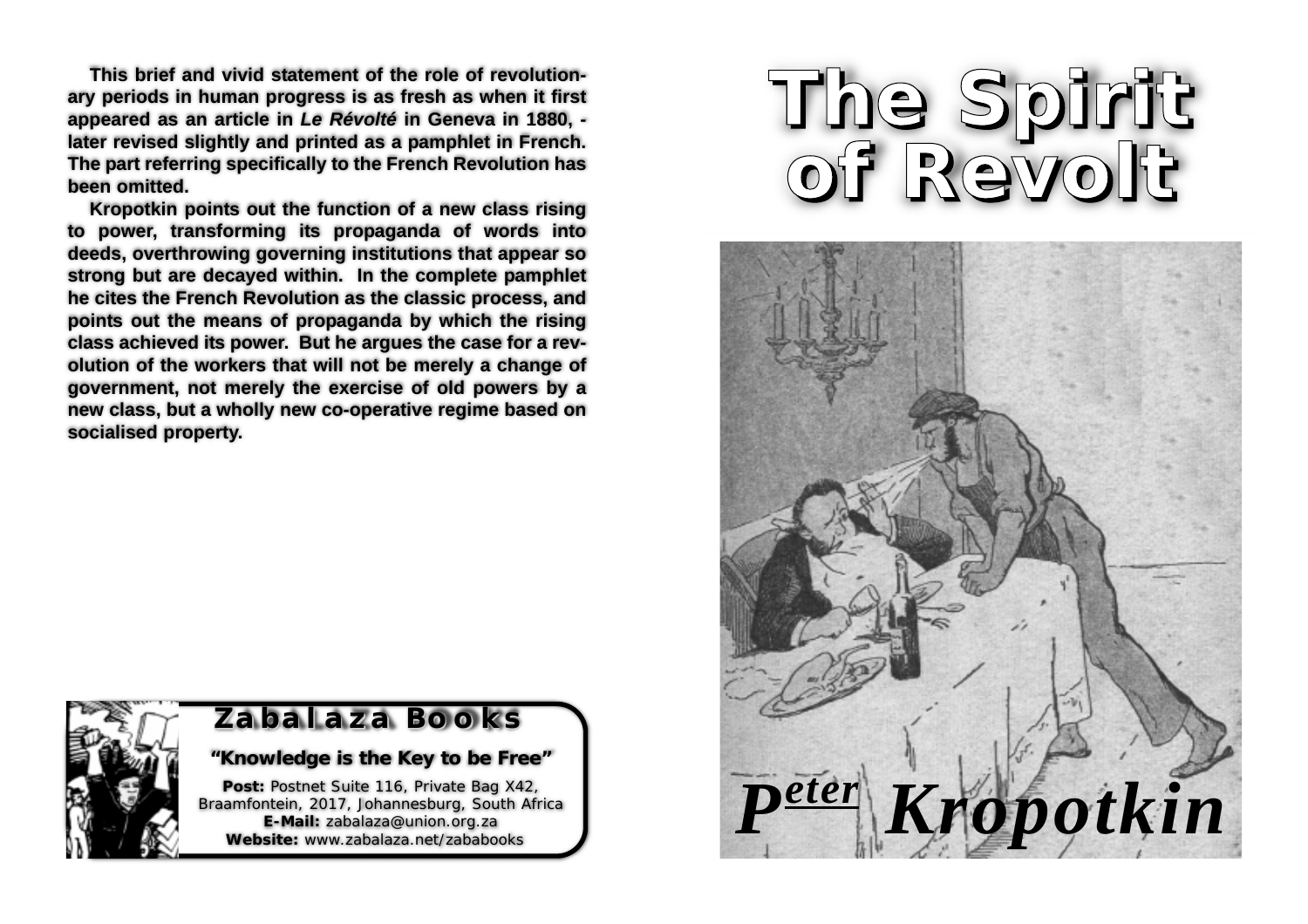#### *Pete r Kr o p otkin - Pa g e 8*

aspirations tangible and comprehensive, - that party will have only a small chance of realising even the least part of its program. It will be pushed aside by the parties of action.

These things we learn from the history of the period, which precede great revolutions. The revolutionary bourgeoisie understood this perfectly, - it neglected no means of agitation to awaken the spirit of revolt when it tried to demolish the monarchical order. The French peasant of the eighteenth century understood it instinctively when it was a question of abolishing feudal rights; and the International acted in accordance with the same principles when it tried to awaken the spirit of revolt among the workers of the cities and to direct it against the natural enemy of the wage earner - the monopoliser of the means of production and of raw materials.

# *THE SPIRIT OF REVOL THE SPIRIT OF REVOL T*

## **by Peter Kropotkin**

THERE are periods in the life of human society when revolution becomes an imperative necessity, when it proclaims itself as inevitable. New ideas germinate everywhere, seeking to force their way into the light, to find an application in life; everywhere they are opposed by the inertia of those whose interest it is to maintain the old order; they suffocate in the stifling atmosphere of prejudice and traditions. The accepted ideas of the constitution of the State, of the laws of social equilibrium, of the political and economic interrelations of citizens, can hold out no longer against the implacable criticism which is daily undermining them whenever occasion arises, - in drawing room as in cabaret, in the writings of philosophers as in daily conversation. Political, economic, and social institutions are crumbling; the social structure, having become uninhabitable, is hindering, even preventing the development of the seeds which are being propagated within its damaged walls and being brought forth around them.

The need for a new life becomes apparent. The code of established morality, that which governs the greater number of people in their daily life, no longer seems sufficient. What formerly seemed just is now felt to be a crying injustice. The morality of yesterday is today recognised as revolting immorality. The conflict between new ideas and old traditions flames up in every class of society, in every possible environment, in the very bosom of the family. The son struggles against his father, he finds revolting what his father has all his life found natural; the daughter rebels against the principles that her mother has handed down to her as the result of long experience. Daily, the popular conscience rises up against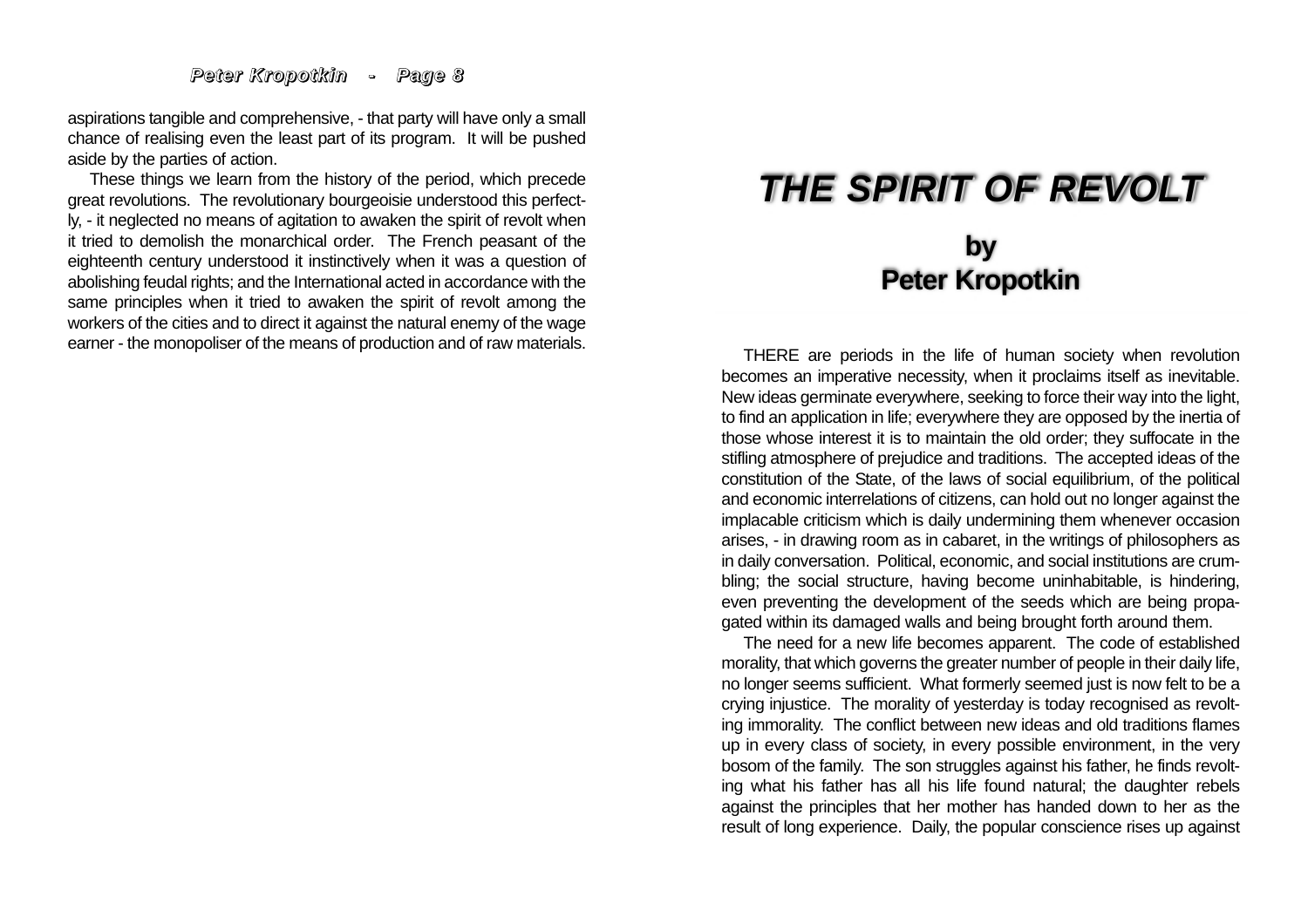the scandals which breed amidst the privileged and the leisured, against the crimes committed in the name of *the law of the stronger*, or in order to maintain these privileges. Those who long for the triumph of justice, those who would put new ideas into practice, are soon forced to recognise that the realisation of their generous, humanitarian and regenerating ideas cannot take place in a society thus constituted; they perceive the necessity of a revolutionary whirlwind which will sweep away all this rottenness, revive sluggish hearts with its breath, and bring to mankind that spirit of devotion, self-denial, and heroism, without which society sinks through degradation and vileness into complete disintegration.

In periods of frenzied haste toward wealth, of feverish speculation and of crisis, of the sudden downfall of great industries and the ephemeral expansion of other branches of production, of scandalous fortunes amassed in a few years and dissipated as quickly, it becomes evident that the economic institutions which control production and exchange are far from giving to society the prosperity which they are supposed to guarantee; they produce precisely the opposite result. Instead of order they bring forth chaos; instead of prosperity, poverty and insecurity; instead of reconciled interests, war; a perpetual war of the exploiter against the worker, of exploiters and of workers among themselves. Human society is seen to be splitting more and more into two hostile camps, and at the same time to be subdividing into thousands of small groups waging merciless war against each other. Weary of these wars, weary of the miseries which they cause, society rushes to seek a new organisation; it clamours loudly for a complete remodelling of the system of property ownership, of production, of exchange and all economic relations which spring from it.

The machinery of government, entrusted with the maintenance of the existing order, continues to function, but at every turn of its deteriorated gears it slips and stops. Its working becomes more and more difficult, and the dissatisfaction caused by its defects grows continuously. Every day gives rise to a new demand. "Reform this," "Reform that," is heard from all sides. "War, finance, taxes, courts, police, everything must be remodelled, reorganised, established on a new basis," say the reformers. And yet all know that it is impossible to make things over, to remodel anything at all because everything is interrelated; everything would have to be remade at once; and how can society be remodelled when it is divided

struggles were bitter.

The direction that the revolution will take depends, no doubt, upon the sum total of the various circumstances that determine the coming of the cataclysm. But it can be predicted in advance, according to the vigour of revolutionary action displayed in the preparatory period by the different progressive parties.

One party may have developed more clearly the theories that it defines and the program that it desires to realise; it may have made propaganda actively, by speech and in print. But it may not have sufficiently expressed its aspirations in the open, on the street, by actions which *embody the thought it represents*; it has done little, or it has done nothing against those who are its principal enemies; it has not attacked the institutions which it wants to demolish; its strength has been in theory, not in action; it has contributed little to awaken the spirit of revolt, or it has neglected to direct that spirit against conditions which it particularly desires to attack at the time of the revolution. As a result, this party is less known; its aspirations have not been daily and continuously affirmed by actions, the glamour of which could reach even the remotest hut; they have not sufficiently penetrated into the consciousness of the people; they have not identified themselves with the crowd and the street; they have never found simple expression in a popular slogan.

The most active writers of such a party are known by their readers as thinkers of great merit, but they have neither the reputation nor the capacities of men of action; and on the day when the mobs pour through the streets they will prefer to follow the advice of those who have less precise theoretical ideas and not such great aspirations, but whom they know better because they have seen them act.

The party which has made most revolutionary propaganda and which has shown most spirit and daring will be listened to on the day when it is necessary to act, to march in front in order to realise the revolution. But that party which has not had the daring to affirm itself by revolutionary acts in the preparatory periods nor had a driving force strong enough to inspire men and groups to the sentiment of abnegation, to the irresistible desire to put their ideas into practice, - (if this desire had existed it would have expressed itself in action long before the mass of the people had joined the revolt) - and which did not know how to make its flag popular and its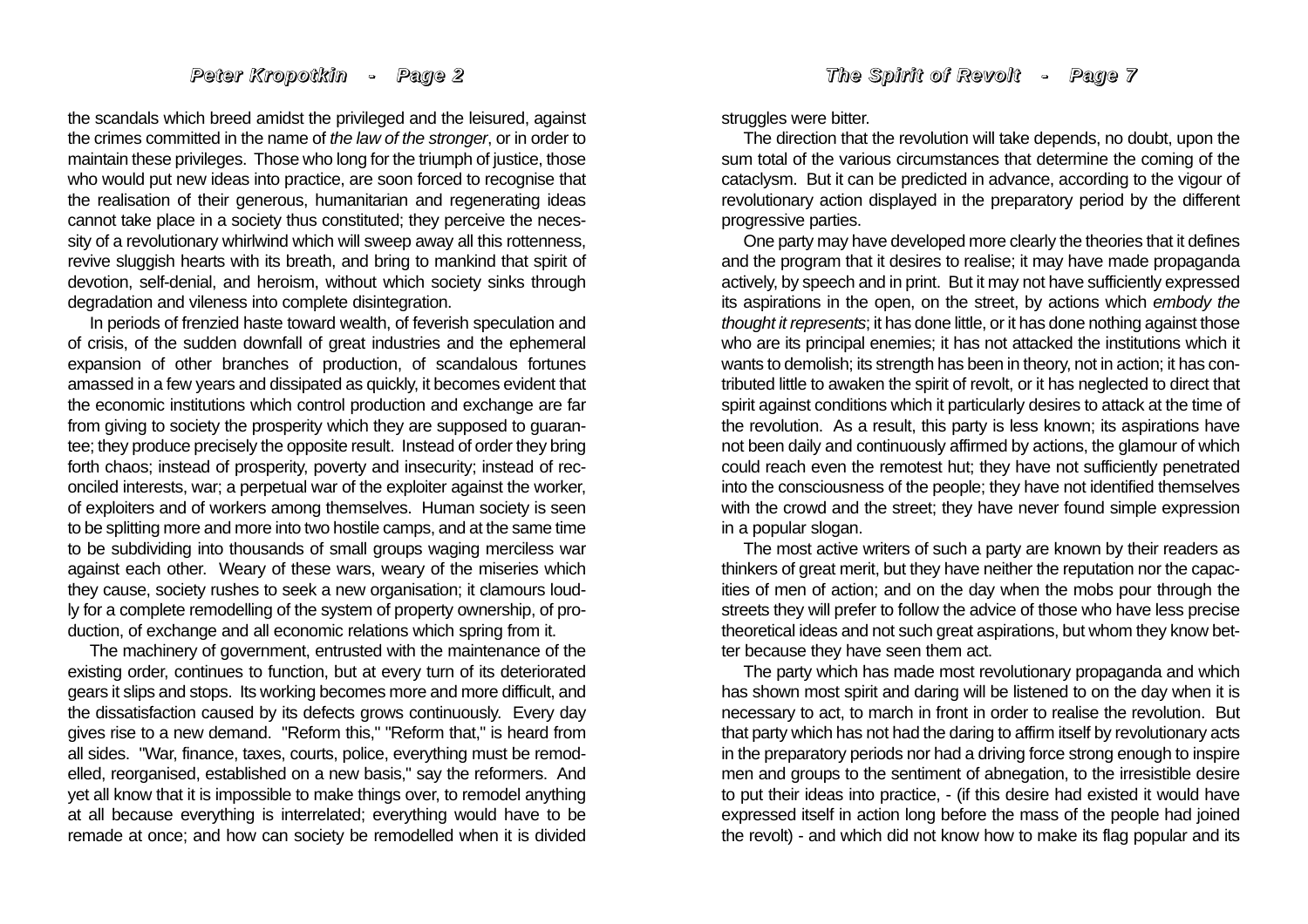appeared impregnable to the eyes of the unarmed people gathered beneath its high walls equipped with loaded cannon. But soon it became apparent that the established order has not the force one had supposed. One courageous act has sufficed to upset in a few days the entire governmental machinery, to make the colossus tremble; another revolt has stirred a whole province into turmoil, and the army, till now always so imposing, has retreated before a handful of peasants armed with sticks and stones. The people observe that the monster is not so terrible as they thought; they begin dimly to perceive that a few energetic efforts will be sufficient to throw it down. Hope is born in their hearts, and let us remember that if exasperation often drives men to revolt, it is always hope, the hope of victory, which makes revolutions.

The government resists; it is savage in its repressions. But, though formerly persecution killed the energy of the oppressed, now, in periods of excitement, it produces the opposite result. It provokes new acts of revolt, individual and collective; it drives the rebels to heroism; and in rapid succession these acts spread, become general, develop. The revolutionary party is strengthened by elements which up to this time were hostile or indifferent to it. The general disintegration penetrates into the government, the ruling classes, the privileged; some of them advocate resistance to the limit; others are in favour of concessions; others, again, go so far as to declare themselves ready to renounce their privileges for the moment, in order to appease the spirit of revolt, hoping to dominate again later on. The unity of the government and the privileged class is broken.

The ruling classes may also try to find safety in savage reaction. But it is now too late; the battle only becomes more bitter, more terrible, and the revolution that is looming will only be more bloody. On the other hand, the smallest concession of the governing classes, since it comes too late, since it has been snatched in struggle, only awakes the revolutionary spirit still more. The common people, who formerly would have been satisfied with the smallest concession, observe now that the enemy is wavering; they foresee victory, they feel their courage growing, and the same men who were formerly crushed by misery and were content to sigh in secret, now lift their heads and march proudly to the conquest of a better future.

Finally the revolution breaks out, the more terrible as the preceding

into two openly hostile camps? To satisfy the discontented would be only to create new malcontents.

Incapable of undertaking reforms, since this would mean paving the way for revolution, and at the same time too impotent to be frankly reactionary, the governing bodies apply themselves to half-measures which can satisfy nobody, and only cause new dissatisfaction. The mediocrities who, in such transition periods, undertake to steer the ship of State, think of but one thing: to enrich themselves against the coming *débâcle*. Attacked from all sides they defend themselves awkwardly, they evade, they commit blunder upon blunder, and they soon succeed in cutting the last rope of salvation; they drown the prestige of the government in ridicule, caused by their own incapacity.

Such periods demand revolution. It becomes a social necessity; the situation itself is revolutionary.

When we study in the works of our greatest historians the genesis and development of vast revolutionary convulsions we generally find under the heading, "The Cause of the Revolution," a gripping picture of the situation on the eve of events. The misery of the people, the general insecurity, the vexatious measures of the government, the odious scandals laying bare the immense vices of society, the new ideas struggling to come to the surface and repulsed by the incapacity of the supporters of the former regime, - nothing is omitted. Examining this picture, one arrives at the conviction that the revolution was indeed inevitable, and that there was no other way out than by the road of insurrection.

Take, for example, the situation before 1789 as the historians picture it. You can almost hear the peasant complaining of the salt tax, of the tithe, of the feudal payments, and vowing in his heart an implacable hatred towards the feudal baron, the monk, the monopolist, the bailiff. You can almost see the citizen bewailing the loss of his municipal liberties, and showering maledictions upon the king. The people censure the queen; they are revolted by the reports of ministerial action, and they cry out continually that the taxes are intolerable and revenue payments exorbitant, that crops are bad and winters hard, that provisions are too dear and the monopolists too grasping, that the village lawyer devours the peasant's crops and the village constable tries to play the role of a petty king, that even the mail service is badly organised and the employees too lazy. In